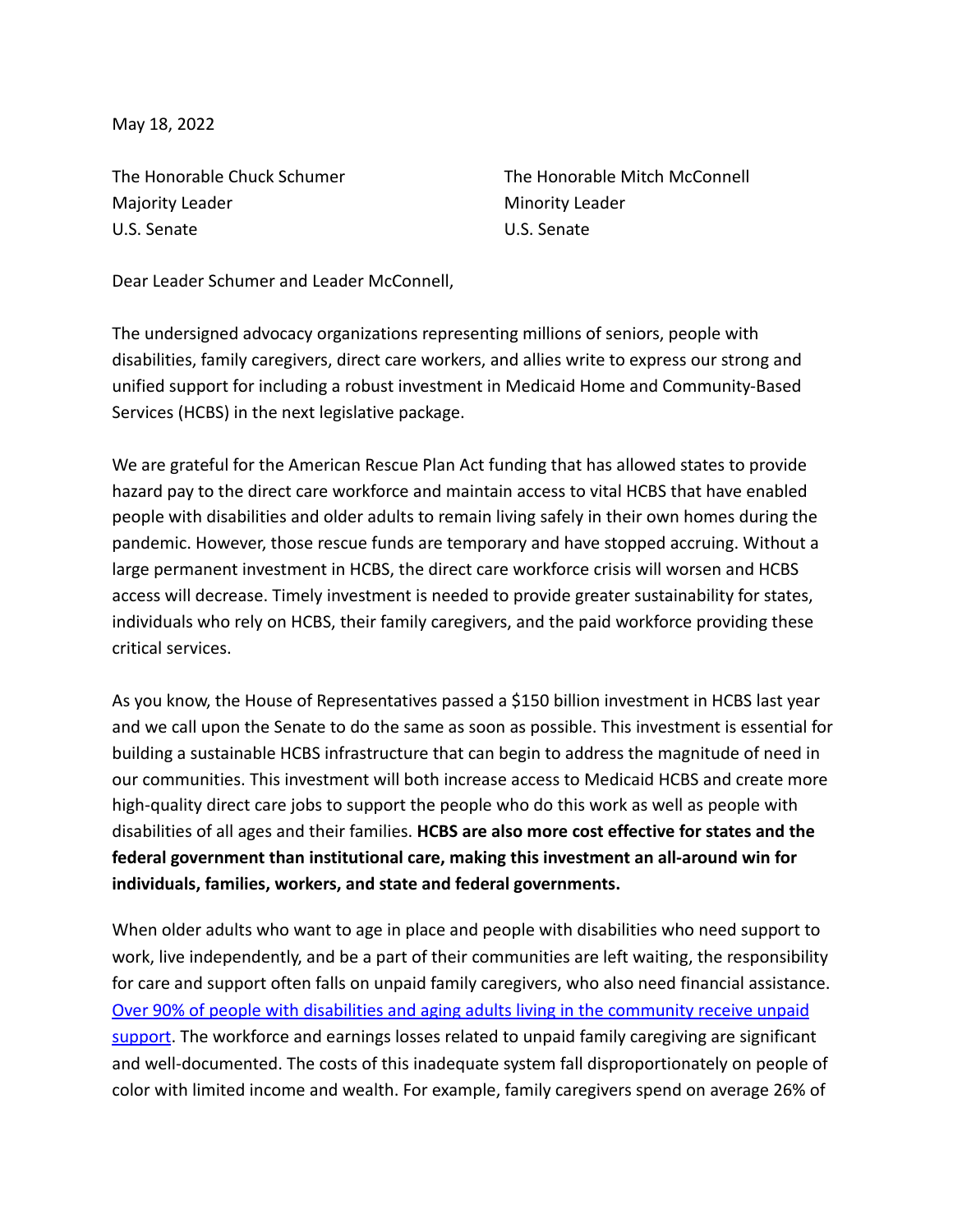their annual income on caregiving expenses, but the [share of income African American/Black](https://heller.brandeis.edu/community-living-policy/images/reducing-cost-hcbs.pdf) [and Hispanic/Latino family caregivers report spending is 34% and 47%,](https://heller.brandeis.edu/community-living-policy/images/reducing-cost-hcbs.pdf) respectively.

To address the long-standing inequities the pandemic exposed and exacerbated, this investment is critical to fortify a workforce that must expand to meet a rapidly increasing level of need. The HCBS workforce provides vital services, and yet these workers–who are primarily women of color–have been devalued and underpaid for decades, leading to severe staff shortages that result in crucial gaps in service availability, lengthy waiting lists, service line closures, and additional obstacles to achieving a high quality of life for workers and recipients alike.

This investment is also necessary to help people who are in nursing facilities and other institutions return to the community. Many people are in institutions who do not need to be because persistent underfunding and bias have created an inadequate HCBS infrastructure to meet the demand. The HCBS legislation passed by the House would directly address this issue by making the widely successful Money Follows the Person program permanent. It would also help married individuals who rely on Medicaid to remain living at home with their spouse by permanently extending the federal spousal impoverishment protections to HCBS.

**Investing in home-based care has strong bipartisan support.** An [April 2022 survey](https://www.dataforprogress.org/blog/2022/5/3/voters-coverwhelmingly-support-bidens-investment-package) of over 1200 likely voters shows that affordable long-term care for seniors and people with disabilities is the most popular provision in the investment package with support from 87% of all respondents and 85% of Republicans. A survey last year of 1,400 voters age 50 and older found that 87% supported increasing resources for in-home care, including 82% of Republicans, and another survey of 800 people age 18 and older found that 89% of Americans support an increased public investment in affordable home care services.

We thank you for your leadership and urge that you continue to include and prioritize the large investment in Medicaid HCBS, and the workforce that provides them, as you negotiate the next legislative package. To that end, the undersigned advocacy organizations, representing millions of constituents across the country, stand ready to work with you to ensure these HCBS investments become law. If you have any questions feel free to contact Nicole Jorwic, [nicole@caringacross.org,](mailto:nicole@caringacross.org) and Natalie Kean, [nkean@justiceinaging.org](mailto:nkean@justiceinaging.org).

Sincerely,

**69 National Organizations** AARP ACA Consumer Advocacy Aging Life Care Association®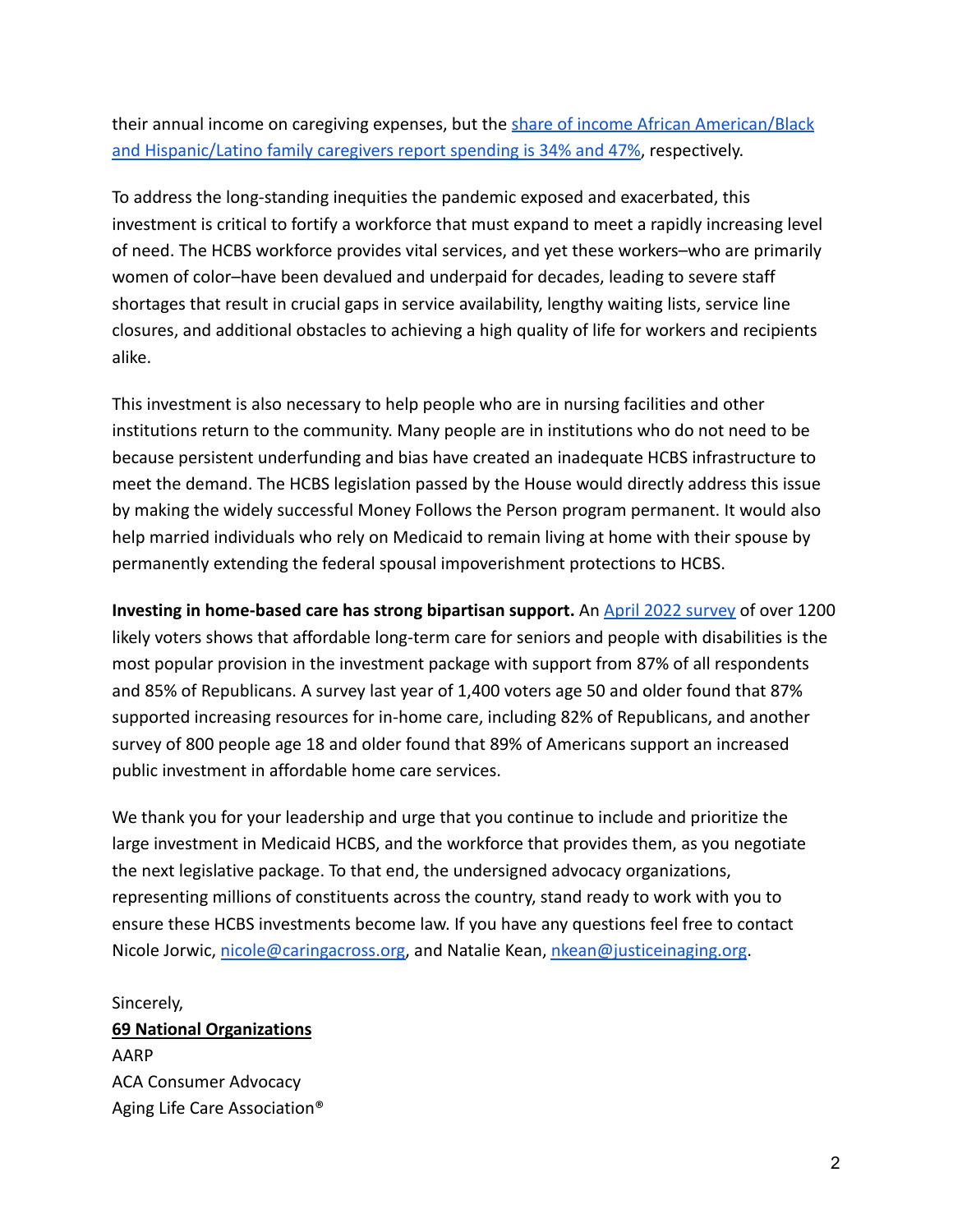- Alliance for Retired Americans
- The American Association of People with Disabilities (AAPD)
- American Association of Service Coordinators
- American Association on Health and Disability
- American Civil Liberties Union
- American Geriatrics Society
- American Network of Community Options and Resources (ANCOR)
- Applied Self-Direction
- The Arc of the United States
- Association of Maternal & Child Health Programs
- Association of University Centers on Disabilities
- Autism Society of America
- Autistic Self Advocacy Network
- Autistic Women & Nonbinary Network
- Be a Hero
- Caregiver Action Network
- Caring Across Generations
- Center for Medicare Advocacy
- Coalition on Human Needs
- CommunicationFIRST
- Community Catalyst
- Corporation for Supportive Housing (CSH)
- Disability Rights Education and Defense Fund (DREDF)
- Easterseals
- Epilepsy Foundation
- Families USA
- Health Care Voices
- The Jewish Federations of North America
- Justice in Aging
- Lakeshore Foundation
- The Leadership Conference on Civil and Human Rights
- LeadingAge
- Medicare Rights Center
- MomsRising
- National Academy of Elder Law Attorneys (NAELA)
- National Adult Day Services Association (NADSA)
- National Alliance for Caregiving
- National Alliance for Direct Support Professionals, Inc.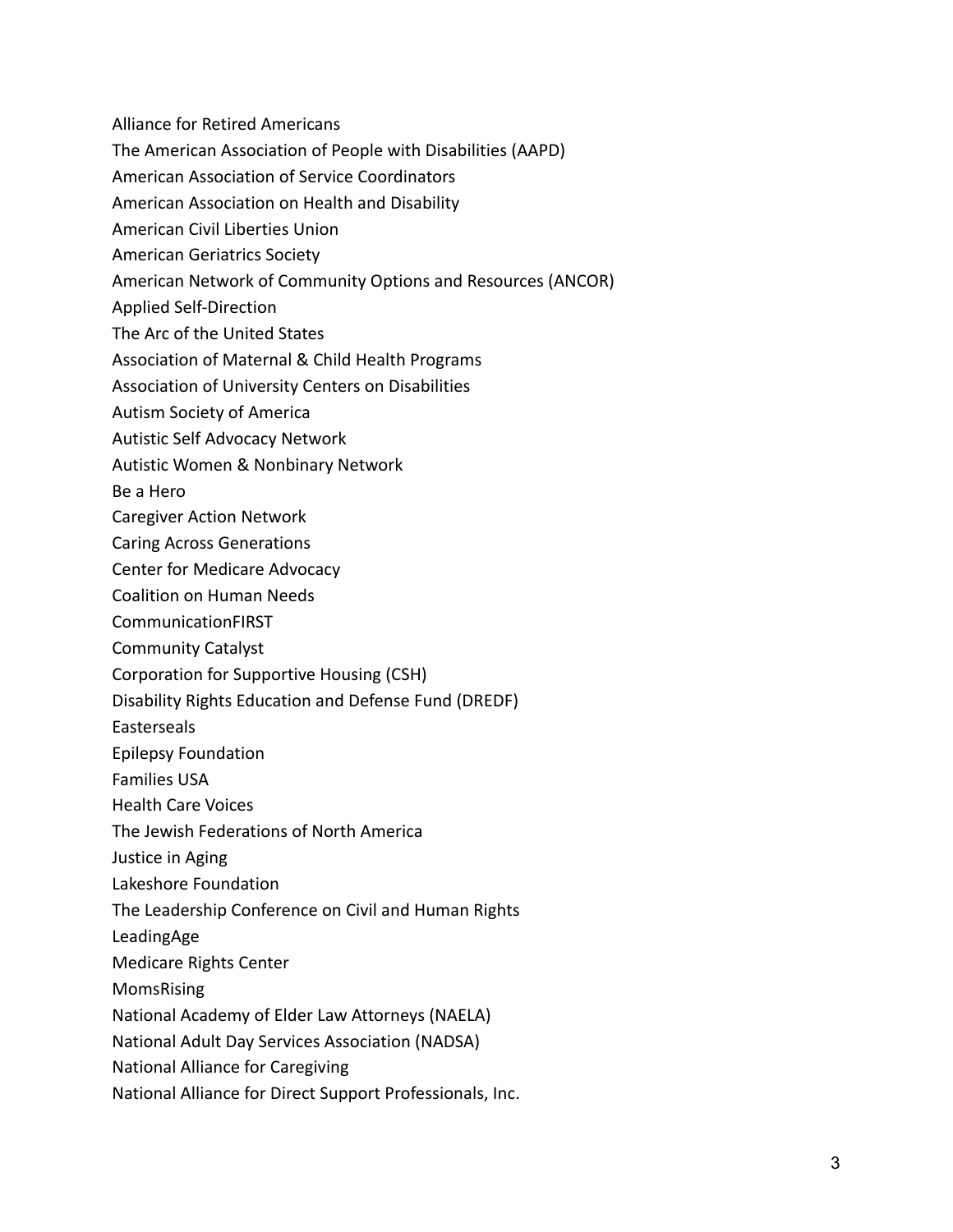National Association for Home Care and Hospice National Association of ACOs National Association of Councils on Developmental Disabilities National Association of Nutrition and Aging Services Programs (NANASP) National Association of Social Workers (NASW) National Association of State Directors of Developmental Disabilities Services National Center for Parent Leadership, Advocacy, and Community Empowerment (National PLACE) National Committee to Preserve Social Security and Medicare National Consumer Voice for Quality Long-Term Care National Council on Independent Living National Disability Rights Network (NDRN) National Domestic Workers Alliance National Employment Law Project National Health Law Program National PACE Association National Respite Coalition National Women's Law Center Network of Jewish Human Service Agencies Not Dead Yet Our Mother's Voice PHI RESULTS SEIU Shriver Center on Poverty Law TASH United Spinal Association USAging Well Spouse Association **137 State & Local Organizations**

A-Team Delaware AAA4 Advisory Council, Napa/Solano Area Agency on Aging Agape' Energy Solutions Aging and Disability Professionals Association of Wisconsin Alliance for Leadership and Education AltaMed Health Services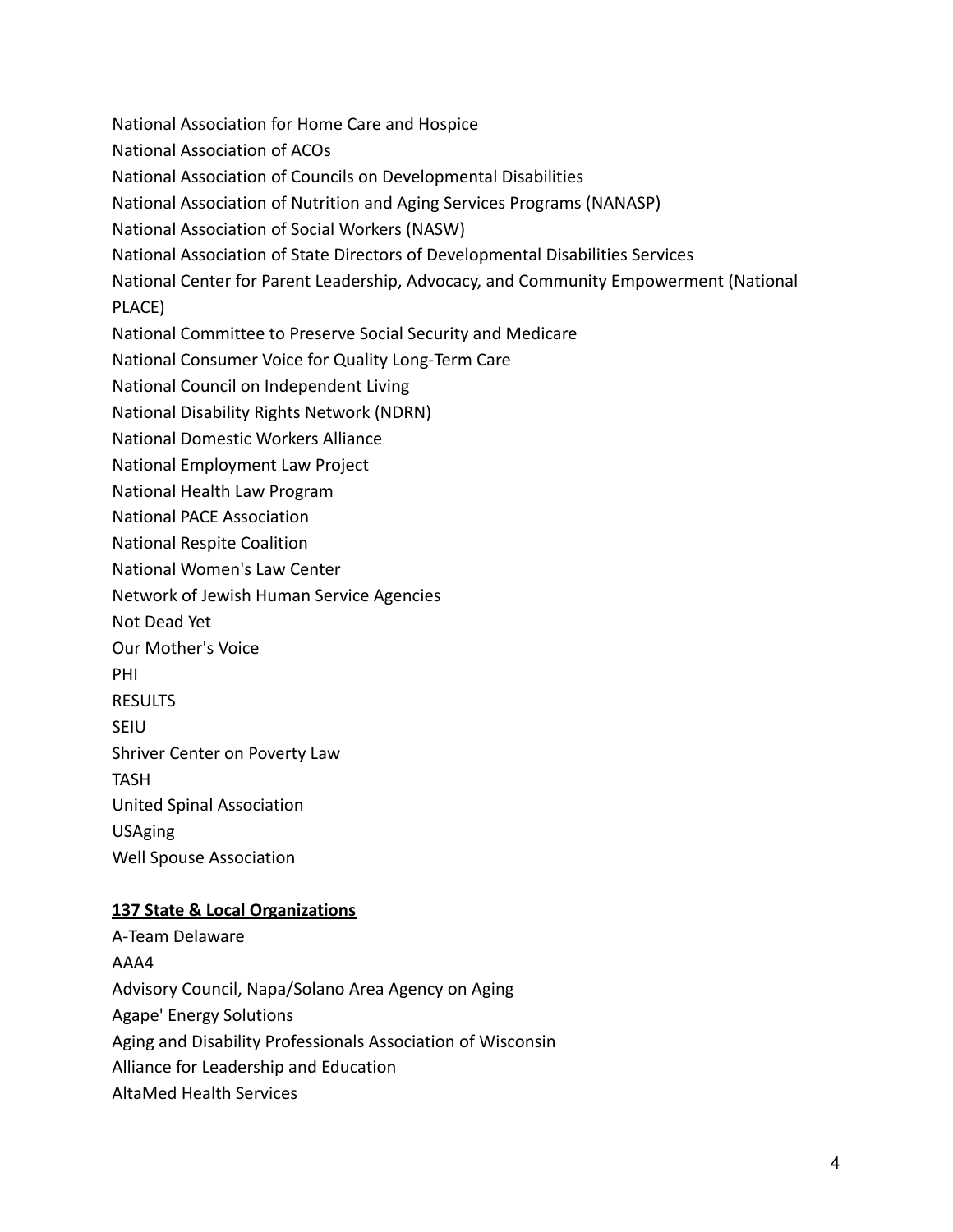Alzheimer's Orange County American Association of Caregiving Youth Aptiv, Inc. Benton Franklin Patent Coalition California Advocates for Nursing Home Reform California Disability Services Association Center For Accessible Living Murray Center for Advocacy for the Rights and Interests of Elders (CARIE) Center for Disabilities Studies, University of Delaware Center for Elder Law & Justice Center for Independence of the Disabled, NY Chinese-American Planning Council (CPC) CICA CA IHSS Consumer Alliance Coalition for Compassionate Care of California Communities Actively Living Independent & Free Community Alliance Council on Aging Southern California Curtis Care Management, LLC Democratic Disability Caucus of Florida Detroit Disability Power Disability Network Southwest Michigan Disability Policy Consortium Disability Rights Florida Disability Rights New York Easterseals, Illinois ElderNet of Lower Merion and Narberth Fairhill Partners Family Based Services Association of NJ Family Caregiver Alliance/National Center on Caregiving Family Partners of Morris and Sussex Counties Family Voices NJ Family Voices of California Federation for Children with Special Needs. Florida Health Justice Project Florida Voices for Health Geriatric Care Management and Dementia Consulting Grant, Adams & Lincoln Parent Coalition Greater WI Agency on Aging Resources, Inc.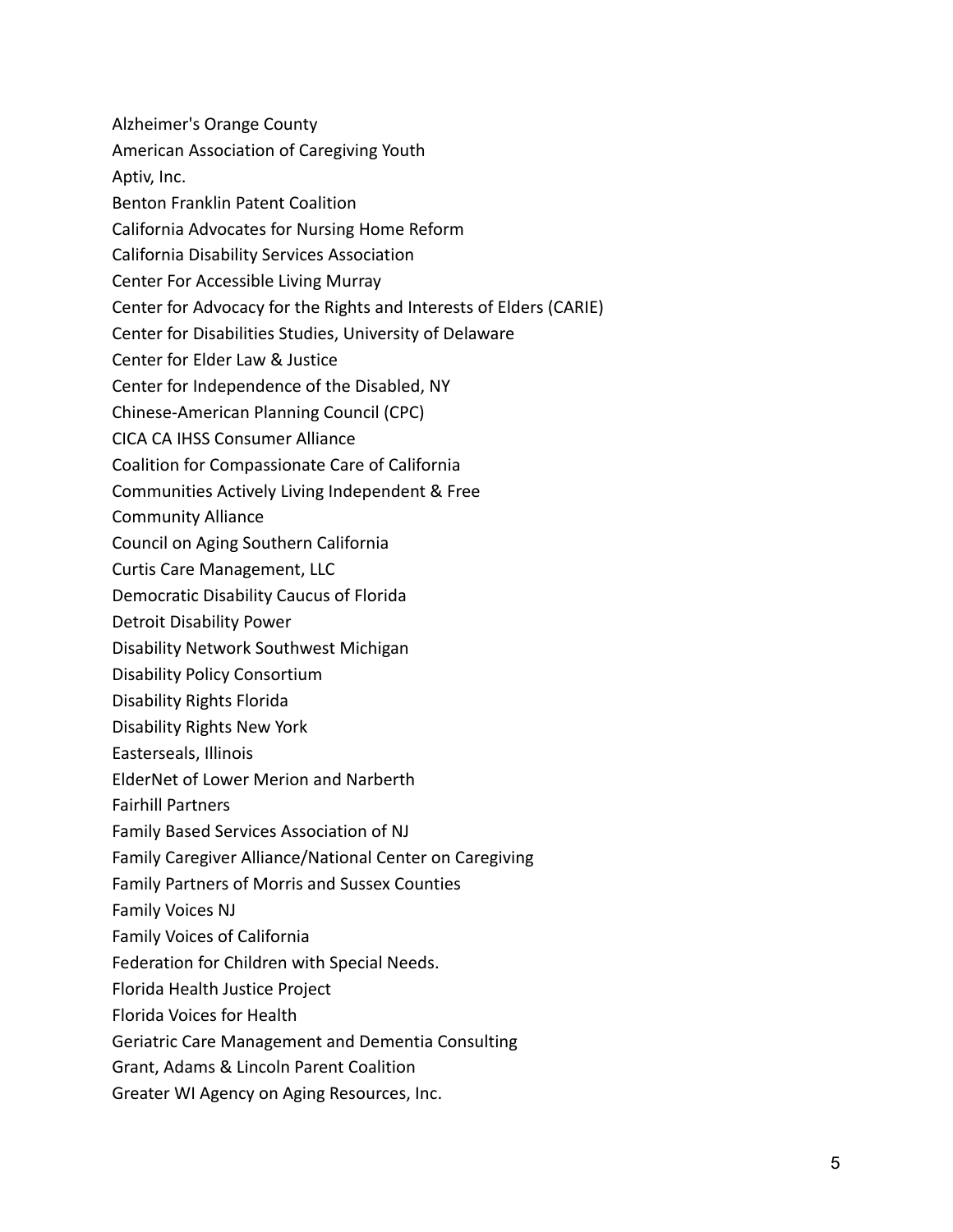Grotta Fund

- Hawaii Families As Allies
- Haywood County Health and Human Services
- Home Care Association of Florida
- Hudson Valley Elder Care
- Idaho Caregiver Alliance
- Independent Living Center of the Hudson Valley
- Indiana Disability Rights
- JEVS Human Services
- Jewish Family & Career Services
- Jewish Family Service of Greater Dallas
- Jewish Family Service of Greater New Orleans
- Johnston Senior Center
- JVS SoCal
- JVS+Kadima
- Kansas Lifespan Respite Coalition
- Keeping It REAL Caregiving
- LeadingAge California
- Long Term Care Ombudsman, Georgia
- Maine Parent Federation
- Maryland CPUSA
- Massachusetts Advocates for Nursing Home Reform
- Maximizing Independent Living Choices
- Mental Health Project, Urban Justice Center
- Michigan Developmental Disabilities Institute
- Michigan Disability Rights Coalition
- Michigan Elder Justice Initiative
- Michigan Family Voices
- Mississippi Department of Human Services/Division of Aging and Adult Services
- Montgomery County Commission on Aging
- National Council on Aging
- New Jersey Parents Caucus
- New Jersey Psychiatric Rehabilitation Association
- New Mexico Caregivers Coalition
- New York Legal Assistance Group (NYLAG)
- Northwest Health Law Advocates
- Olmstead Coalition
- Parent to Parent of NYS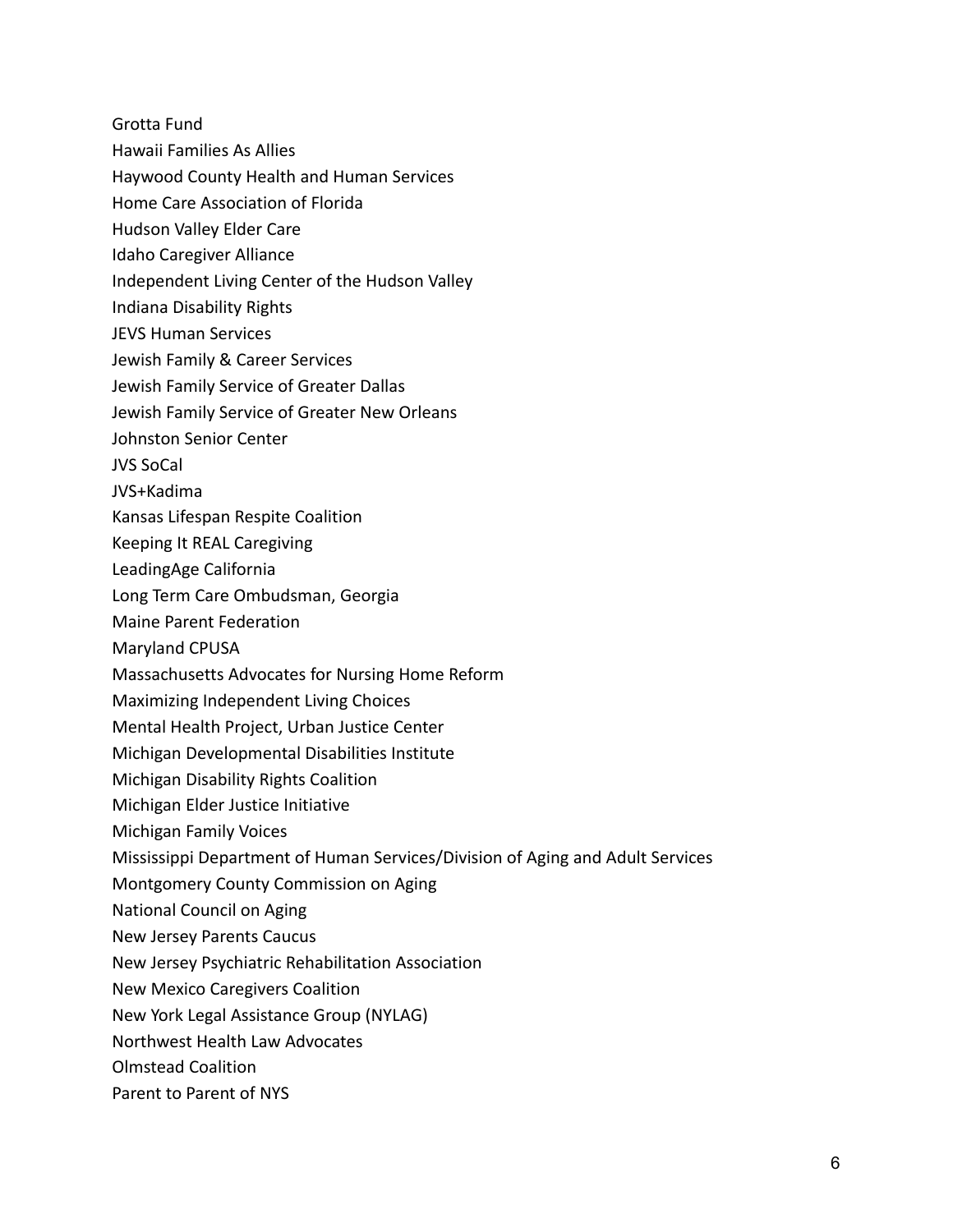People First Wisconsin Personal Assistance Services Council Placer Independent Resource Services PROVAIL Ranni Law Firm Region IV Area Agency on Aging Respite Care Association of Wisconsin (RCAW) Rural Advocates For Independent Living, Inc. Salem CLC Service Opportunities By and For Disabled Adults (SODA)Adults SidebySide SPAN Parent Advocacy Network Survival Coalition of Wisconsin Disability Organizations Team Gleason Foundation Tennessee Association of Adult Day Services Tennessee Justice Center The Arc Michigan The Arc New York The Arc of Allegan County The Arc of Calhoun County The Arc of Central Alabama The Arc of Colorado The Arc of Connecticut, Inc. The Arc of Cowlitz County The Arc of Florida, Inc. The Arc of Grays Harbor The Arc of Illinois The Arc of King County The Arc of Massachusetts The Arc of New Mexico The Arc of NJ The Arc of Northwest Wayne County The Arc of Oakland County The Arc of Ohio The Arc of Snohomish County The Arc of South Carolina The Arc of Spokane The Arc of Texas